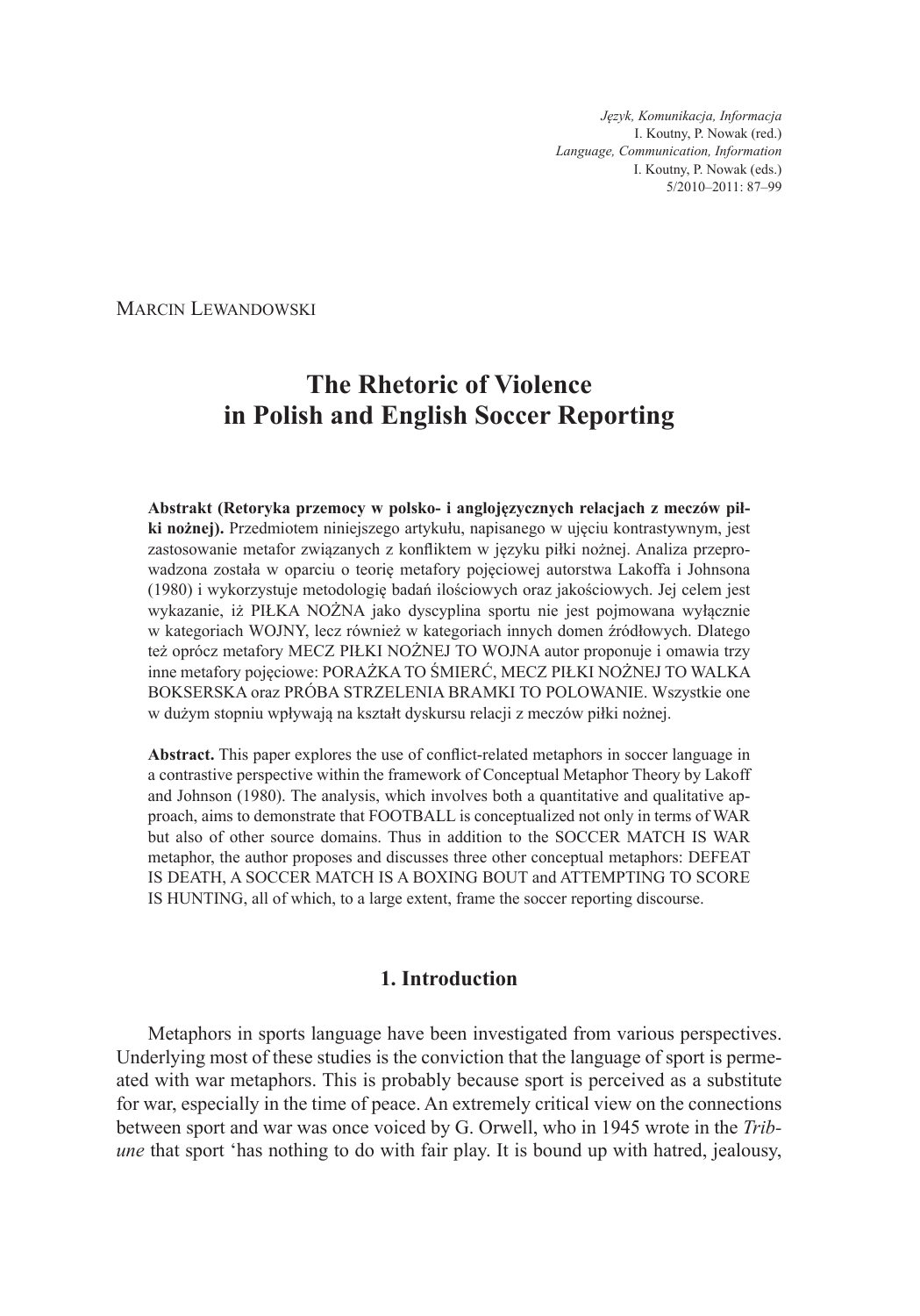boastfulness, disregard of all rules and sadistic pleasure in witnessing violence: in other words it is war minus the shooting' (after Beard 1998: 84).

Extremist as this analogy may sound, it should not trigger too much controversy as war and sport do share a few features. As Charteris-Black (2004: 125–126) argues, both domains typically entail control of territory (with potential gains and losses), and require physical and mental strength as well as training. Sporting events and warfare are also, at least in theory, governed by rules and, generate worldwide interest. No wonder then that these two areas invariably permeate each other linguistically  $$ a trend that has been observed by some metaphor scholars (cf. Charteris-Black 2004; Fabiszak 2007; Semino 2008). Not only does the domain of war contribute metaphorical expressions to sporting language, but sport can also act as a source of metaphors that structure the war discourse – a process that Charteris-Black (2004: 114) calls the reversal of the domains of sports and war. In other words, war can be perceived in terms of sport, and sport can be conceptualized in terms of war. Charteris-Black (2004: 114–116) and Semino (2008: 97) provide examples of studies that have demonstrated how sporting metaphors were used to justify military action in the Middle East.

In the present study we will be concerned with the reverse approach: i.e., the paper will focus on the use of conflict-related metaphors in the language of soccer<sup>1</sup>. The study, which will draw on the material from Polish and English, will be based on the framework of Conceptual Metaphor Theory (CMT), proposed by Lakoff and Johnson (1980). They argued that 'metaphor does not occur primarily in language but in thought' and 'that we actually understand the world with metaphors and do not just speak with them' (Kövecses 2005: 2). The theory, having been pursued and developed by a number of metaphor scholars, including Kövecses (2002, 2005), Charteris-Black (2004) and Semino (2008) is still a highly popular approach in cognitive studies of metaphor.

This paper will address three research problems. Firstly, I will argue that even though the WAR metaphor is in fact pervasive in both Polish and English football language, there are also other metaphors of conflict structuring the language of soccer reporting, which is thus permeated with the rhetoric of violence. Secondly, the study will aim to reconstruct the linguistic image of the world  $(LIW)^2$  generated by the metaphors in question. This will be done by discussing the mappings that hold between the source and target domains. Finally, thanks to a comparative analysis of the data from Polish and English football reporting, the paper will demonstrate whether the conceptual metaphors in the two languages exhibit any significant quantitative and qualitative differences.

<sup>&</sup>lt;sup>1</sup> The terms soccer and football will be used interchangeably for reasons of style.

<sup>2</sup> The linguistic image of the world (Polish – językowy obraz świata) is one of the key frameworks in Polish cognitive linguistic and sociolinguistic research. The theory of LIW, drawing on the views of Humboldt and Weisberger as well as cultural anthropologists (Malinowski, Sapir, Whorf), sees language as a tool for interpreting reality and discovering new truths about the world. For more information see Bartmiński (2006).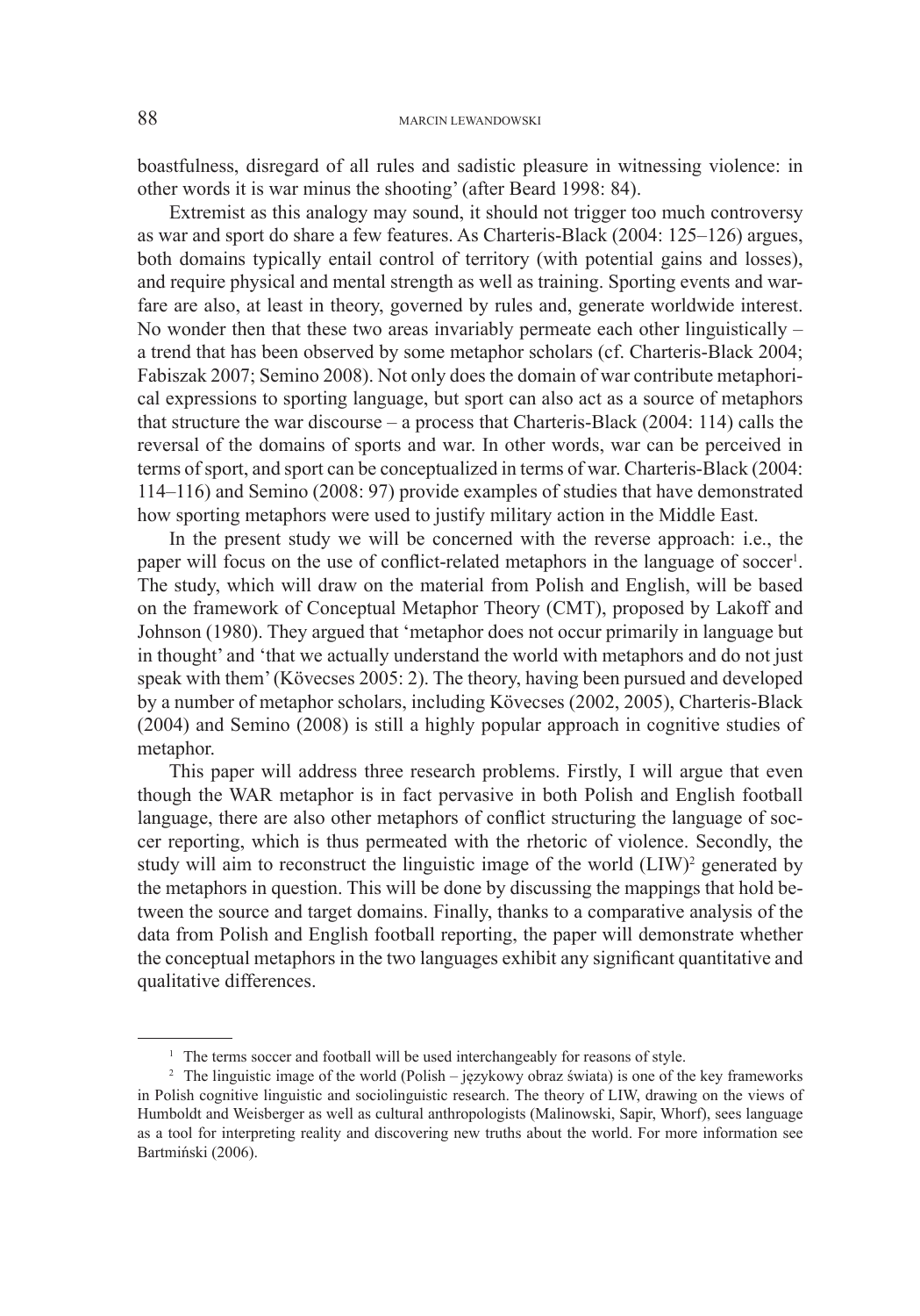#### **2. Methodology**

In order to collect a sufficient amount of material for a quantitative and qualitative contrastive analysis, I constructed two text subcorpora: English and Polish. The English subcorpus comprises 136 texts with a total of 101,980 words. The Polish one is composed of 175 texts, whose overall number of words totals 89,881<sup>3</sup>. In the construction of both subcorpora I relied on a wide range of online sources which featured such sportswriting genres as: post-match reports, online minute-by-minute commentary, player ratings, articles, blog postings, and interviews with coaches and players.

More specifically, the English texts were extracted from three football-related websites (FIFA, UEFA as well as goal.com) and the sports sections of the online editions of several British broadsheet and tabloid newspapers. The Polish corpus data also comes from a variety of sources, including the sports sections of domestic web portals and online dailies as well as soccer news websites. Below is a list of all sources with their abbreviations and website addresses (all of them were retrieved on 4 December 2010).

English sources: FIFA – fifa.com UEFA – uefa.com GOAL – goal.com DT – The Daily Telegraph, www.telegraph.co.uk GU – The Guardian, www.guardian.co.uk IND – The Independent, www.independent.co.uk DM – The Daily Mail, www.dailymail.co.uk TS – The Sun, www.thesun.co.uk Polish sources: INT – interia.pl ONET – onet.pl UEFA\_PL – pl.uefa.com GW – Gazeta Wyborcza, www.sport.pl DZ – Dziennik Gazeta Prawna, www.gazetaprawna.pl FA – Fakt, www.fakt.pl

SE – Super Express, www.se.pl

PS – Przegląd Sportowy, www.sports.pl

FUT – Futbol, www.futbol.pl

From the spectrum of interest I decided to exclude metaphorical expressions that are used as key terms in football language (sometimes their figurative status is hardly recognized). Examples include: *attack*, *defense*, *counter* from English and *atak*, *ob-*

<sup>&</sup>lt;sup>3</sup> The English subcorpus features 10% more words than the English one since the English language is much more reliant on function words than Polish. However, in terms of their language content, the two subcorpora are equal and thus should yield relevant quantitative findings.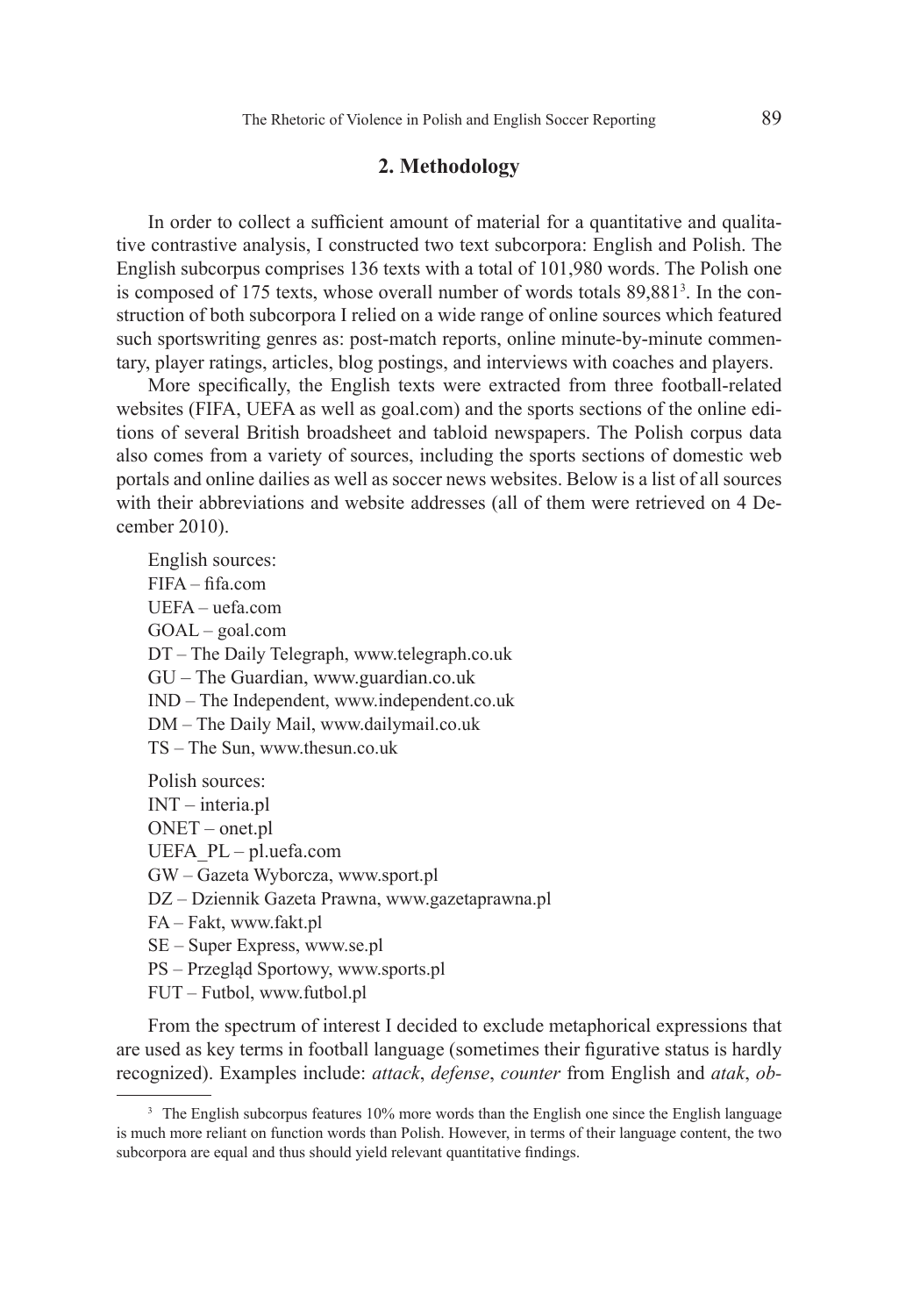*rona*, *kontra* from Polish. I focused only on the terms which were (more or less) consciously invoked by sportswriters, and could well be replaced by words and phrases outside the investigated source domain.

#### **3. Presentation and analysis**

The discussion of every conceptual metaphor will be illustrated by several English and Polish sentences that have been derived from the relevant subcorpora, and include sample metaphorical expressions (these have been boldfaced) which constitute the conceptual metaphor in question. I will also provide quantitative data on the total number of the linguistic realizations of the metaphor. In the qualitative analysis I will try to reconstruct the linguistic image of the world, which is generated by a particular metaphor, focusing not only on the linguistic metaphors from the sample sentences but also on other words and phrases from the corpus underlying the metaphor in question. The analysis will be conducted from an English language perspective. Polish equivalents, if they occur in the corpus, will be provided in parentheses in their base forms (nouns and adjectives in the singular or plural, while verbs in the infinitive).

#### A SOCCER MATCH IS WAR

There is no denying the fact that of all soccer metaphors, the WAR metaphor exhibits the greatest degree of elaboration. The English subcorpus includes a total of 73 expressions underlying this metaphor which have occurred a total of 285 times. The quantitative data for the Polish subcorpus are almost similar: there are 68 linguistic metaphors which have been invoked 258 times<sup>4</sup>. Given the wealth of data, it would be fair to say that the whole football match could be conceptualized in terms of war. Hypothetically, it would be possible to construct a match report in predominantly military rhetoric. Of course, some media do it consciously in order to build up fan excitement, especially in the previews of games pitting teams whose countries used to fight real wars (e.g., Germany vs. England). A similar point is made by Bishop and Jaworski (2003: 244), who argue that 'in constructing the 'nation', the press resort to a number of discursive strategies constructing and reinforcing national unity by invoking stereotypes, generic references, *shared* sporting and military history, and the timelessness of the nation spanning mythical past and indefinite future'.

Due to its scope, the linguistic material has been subdivided into three sections. Let us look at the first set of sentences containing metaphorical expressions underlying the WAR metaphor.

(1) Diego Maradona got his World Cup **campaign** off to a flier thanks to Gabriel Heinze. (TS)

<sup>4</sup> By including some key football terms which are also metaphorical but for the reasons outlined in section 2 have been excluded from the analysis, the total number of the occurrences of the WAR metaphor would rise significantly (to 1309 in the English subcorpus and 1405 in the Polish one).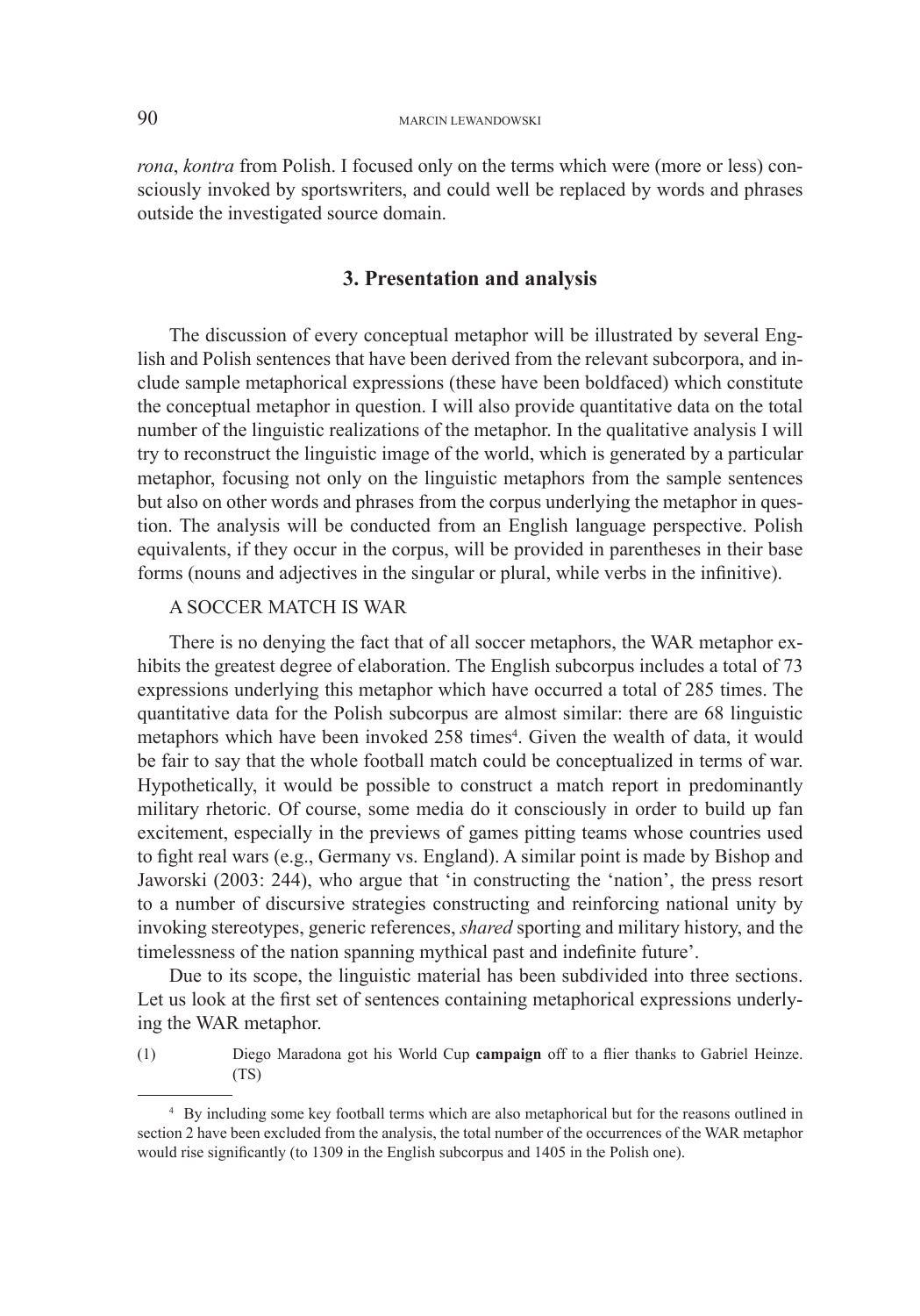The Rhetoric of Violence in Polish and English Soccer Reporting 91

- (2) At full-time in Cape Town, South Africa, the first of two semi-final **clashes** has ended 3-2 to the Netherlands. (GOAL)
- (3) Liverpool were installed as favourites after their first-leg success in Eindhoven although expectations outside Anfield have since dimmed in the wake of Manchester United FC's demolition of AS Roma and Chelsea FC's impressive **conquest** of Valencia CF at their Mestalla **fortress**. (UEFA)
- (4) W ćwierćfinałach MŚ 2010 dojdzie do wielkiej **bitwy** dwóch kontynentów, które zdominowały światowy futbol. Zobaczymy aż trzy **starcia** europejsko-amerykańskie. (PS)
	- a. The 2010 World Cup quarter-finals will feature a great **battle** between the two continents which have dominated world soccer. We will see as many as three European-South American **clashes**.
- (5) Borussia **poległa** we Frankfurcie 0:1 (DZ)
- a. Borussia **fell in battle** in Frankfurt 0-1<sup>5</sup>.
- (6) Espanyol **broni nie składał**, grał z otwartą **przyłbicą**. (GW)
	- a. Espanyol did not **lay down their arms**, and played with their **visor** up<sup>6</sup>.

It is relatively easy to recreate the mappings that hold between the domains of WAR and FOOTBALL. The soccer match itself corresponds to a *battle* (*bitwa* or *batalia*), *clash* (*starcie*), *encounter* (*potyczka*) or *war* (*wojna*). To achieve a more dramatic effect, Polish sporstwriters sometimes use the verb *polec* (Eng. *fall in battle*), especially when writing about spectacular defeats (see example 5). A series of games in domestic or international competition designed to achieve a particular aim (e.g., World Cup qualification, winning a trophy or avoiding relegation) is conceived of as a *campaign* (its Polish equivalent *kampania* is hardly ever used in this meaning). Under this metaphor, a soccer match is played on a *battlefield* (*pole bitwy*). A stadium, in turn, is sometimes referred to as a *fortress* (*twierdza*) that has to be *conquered* (*zdobyta*) or *breached* by the visiting side. This usually is usually invoked to talk about the stadiums of football sides that have recorded long home unbeaten streaks.

- (7) We had all seen how good he [Sneider] was at Euro 2008. Inspired by their pocket general, the Dutch dismantled both Italy and France at the group stage. (TS)
- (8) Heskey, the big, unglamorous football **soldier**, stayed on the **battlefield** until England were three goals clear. (IND)
- (9) Juventus coach Fabio Capello must have secretly admired the mobility and steel of Toure and his defensive **cohorts**, particularly as his own back five cost £100 million – 20 times more than Wenger's **rearguard.** (DT)
- (10) His own **Red Army**, recreated over the last two years, is as good as any United have had in their rich and colourful history.(TS)
- (11) …po fantastycznym golu Robbena postanowiliśmy mocno **uszczelnić obronne szyki** (PL\_UEFA)

<sup>…</sup> after Robben's fantastic goal we decided to **strengthen our defensive ranks**. (12) Trzej **muszkieterowie** Eto'o, Henry, Messi zdobyli 41 z 59 goli Barcy. (GW) he three **musketeers** Eto'o, Henry and Messi scored 41 out of the 59 Barca goals.

<sup>&</sup>lt;sup>5</sup> A more natural-sounding but less precise equivalent would be Borussia trailed in Frankfurt 0-1. Noteworthy is the exaggerated and bombastic tone of this utterance. A marginal defeat is perceived as if were a disaster.

<sup>6</sup> The sense conveyed by the translation of the Polish idiom is 'to play with one's guard down'.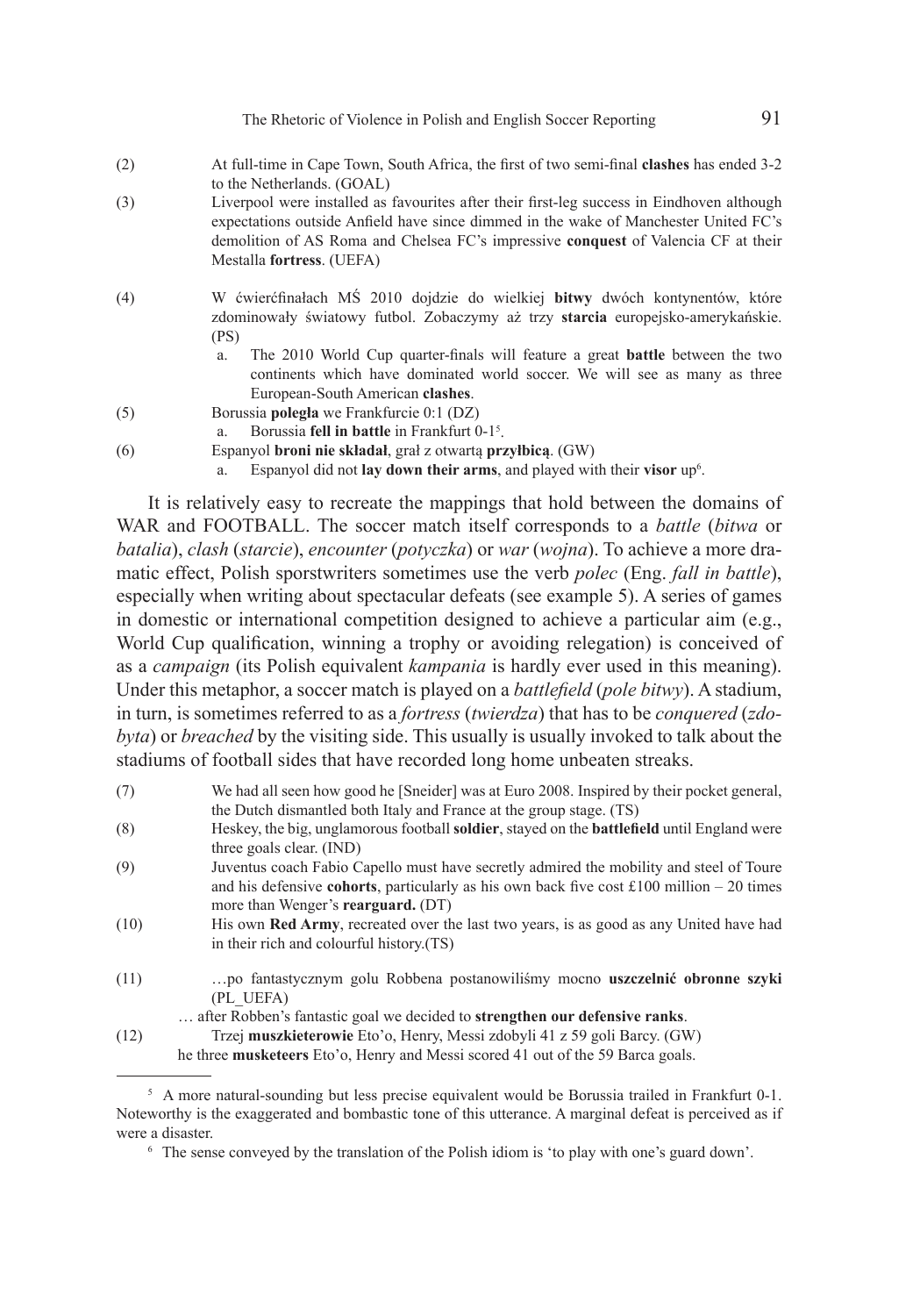#### 92 MARCIN LEWANDOWSKI

(13) … a świetny boiskowy **wojownik** – Lisandro okazał się liderem zespołu, strzelającym zwycięskie bramki. (PL\_UEFA)

> … and Lisandro, a terrific **warrior** on the pitch, proved to be the team's leader, scoring the winning goals.

The teams and players themselves can collectively be called *soldiers*, *troops* (their Polish equivalent *żołnierze* is used rather infrequently in this sense) or *cavalry*<sup>7</sup>. A football side is sometimes conceptualized as an *army* (*armia*) or *cohorts* (the latter can refer to a particular formation, e.g., defense or midfield). There is usually some cultural motivation for a team to be called an army. For instance, the Manchester United side in the example sentence is called the *Red Army* because of the color of their shirts (hence the team's nickname 'red devils'). *Armada* (*armada*), in turn, is solely used with reference to the Spain national team. However, the use of the phrase *trzej muszkieterowie* (*three musketeers*) in the Polish corpus is not necessarily culturally motivated (it rather tends to be motivated by the number of players in the team's offensive formation, which includes three players: the striker and two wingers). Senior and more experienced players, who have given long service to the team, are called *veterans* (*weterani*) or *workhorses*, while new acquisitions to the team – *recruits* (not in Polish, however).The corpus also contains metaphorical terms for formations (which, incidentally, are a metaphorical concept as well) and key players on the field. The *rearguard* is a term frequently employed to refer to the team's defensive formation. As the examples show, a *commander* (*dowódca*) usually denotes a defense leader, whereas a *general*, usually collocating with *midfield<sup>8</sup>*, is applied to a playmaker, i.e., a footballer in the team who is responsible for creating an offensive play (in many cases, he is also an informal leader of the team). In Polish, the coach's right hand on the field can be referred to as *adiutant* (*adjutant*). Combative footballers, who give their all on the pitch, are conceptualized as *warriors* (*wojownicy*).

- (14) But the truth of the matter is the goal-that-never-was would have been a **smokescreen** for this dreadful display. (TS)
- (15) The in-form Villa only rarely found space on the left **flank** in the early stages, while at the other end Nelson Valdez looked dangerous whenever made **forays** forward. (FIFA)
- (16) His personal contribution was again outstanding, not least when England were facing a few minutes of Slovenian **siege** towards the end of the match. (GUA)
- (17) Goalkeeper James was **called into action** after just four minutes, Mesut Oezil's run through the defence, beating Ashley Cole to the ball and volleying from a tight angle, but the **veteran** was ready and saved well. (GOAL)
- (18) Carles Puyol stooped low to send a **bullet** header just over the bar. (GOAL)
- (19) Siedem minut później **szarża Deco** w polu karnym Turków z jego lewej strony zakończona strzałem zablokowanym przez Mehmeta Aurelio. (ONET) Seven minutes later **a Deco charge** on the left side of the penalty area ended with a shot which was blocked by Mehmet Aurelio.

<sup>7</sup> The Polish equivalent of *cavalry*, *kawaleria*, is practically non-existent in soccer language. However, in similar contexts, Polish sportswriters use the term *husaria* – the major type of the Polish cavalry from 16th to 18th century.

<sup>8</sup> The Polish equivalent of *general*, *generał* occurs in a similar collocation, which seems, however, less common than in English football reporting. To refer to this position on the pitch, Polish uses a metaphorical expression from the THEATER domain, *reżyser gry* (*playmaker*; literally *play director*).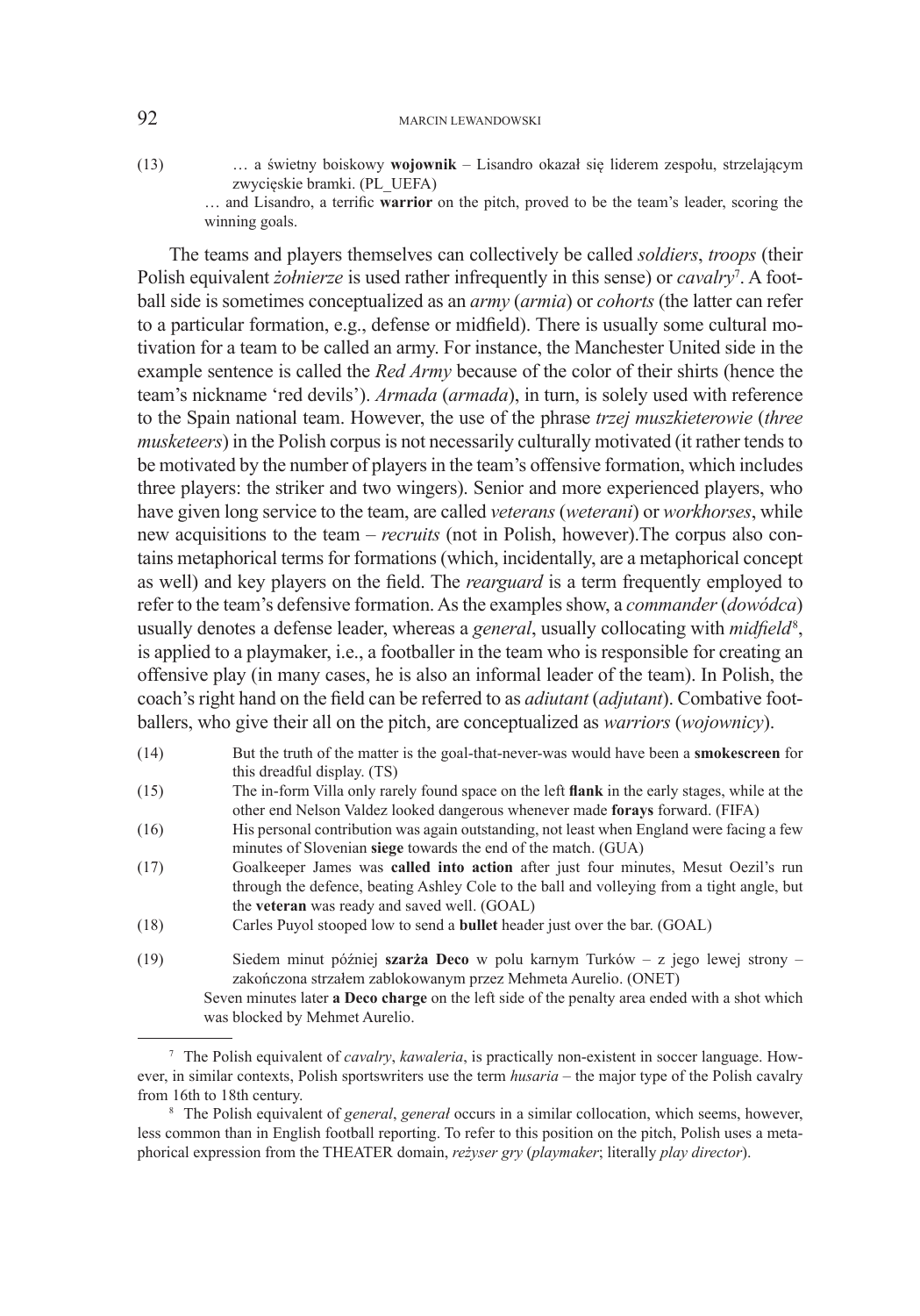- (20) Sławomir Peszko, Semir Stilić i Siergiej Kriwiec w swym debiucie w Lechu [Poznań]. To ma być **artyleria**, która zmusi do **kapitulacji** Polonię Warszawa. (GW) Sławomir Peszko, Semir Stilić and Sergey Krivets in his debut for Lech [Poznań]. This is to be the **artillery** which will force Polonia Warsaw to **surrender**.
- (21) Od początku drugiej połowy Portugalczycy **ruszyli do prawdziwego natarcia**. (ONET) Right from the restart, the Portuguese **launched an all-out assault**.
- (22) Kiedy Austriacy **oblegali i ostrzeliwali jego bramkę**, kiedy my i nasi piłkarze cierpieliśmy, on [bramkarz Boruc] wpadał w ten sam trans, który unieśmiertelnił go w Glasgow. (GW) As the Austrians **besieged and kept firing at his goal**, as we and our players suffered, he [goalkeeper Boruc] would fall into the same trance that immortalized him in Glasgow.

Attacking (which is itself a metaphorical term) in a soccer game is compared to launching *assaults*, *blitzes*, *charges*, *forays*, *onslaughts*, *raids* and *sorties.* The Polish subcorpus contains fewer equivalent expressions in this lexical field (examples include *szarża* and *natarcie*). All of these words are more expressive and emotionally loaded than *attack* (*atak*). They also evoke an image of a sudden and quick offensive against an enemy. Interestingly, there are hardly any metaphorical synonyms for defending (practically the only one is the phrase to be *under siege*), probably because it is a less spectacular type of activity than attacking. The team's attacking potential is conceived of as *ammunition* (*amunicja*) or *artillery* (*artyleria*) while continuous shooting at the goal is equated with *bombing*, *bombarding* (*bombardowanie*) and *cannonade* (*kanonada*, *ostrzeliwanie*). Pressure exerted on the opposing team in their defending third is conceptualized as a *siege* (*oblężenie*). Powerful shots are mapped as *bullet shots* (*pociski*, *petardy*), *drives* or *headers* (if they are hit with the head). The image of warfare is also reinforced by the expression *call into action*, which can be used when a goalkeeper, who for most of the game time keeps a low profile, finally gets a chance to demonstrate his/her skills. A player who has been sent off for committing an offence is said to have received *marching orders*.

Concluding this part of the discussion, it should be said that the SOCCER MATCH IS WAR metaphor is a little bit more elaborated in English football reporting. Differences are primarily displayed at the level of metaphorical expressions (there are some mappings that are non-existent in Polish soccer language) but the overall linguistic image generated by them is practically identical. What the two subcorpora also share are references to the warfare of bygone ages, dating as far back as ancient (see the use of *cohorts* in example 9) and medieval times (e.g., *shield*, *siege*, *warrior* and their Polish equivalents: *tarcza*, *oblężenie* and *wojownik*).

As the above examples show, the WAR metaphor is indeed pervasive in football discourse. However, the rhetoric of violence is also present in a few other conceptual metaphors, which to a smaller or greater extent echo the WAR domain. Let us discuss them one by one.

#### DEFEAT IS DEATH

- (23) Dutch fightback **buries** Brazil. (FIFA)
- (24) David Beckham has decided not to make his acting debut as an **assassin** who can miraculously bend bullets round corners. (UEFA)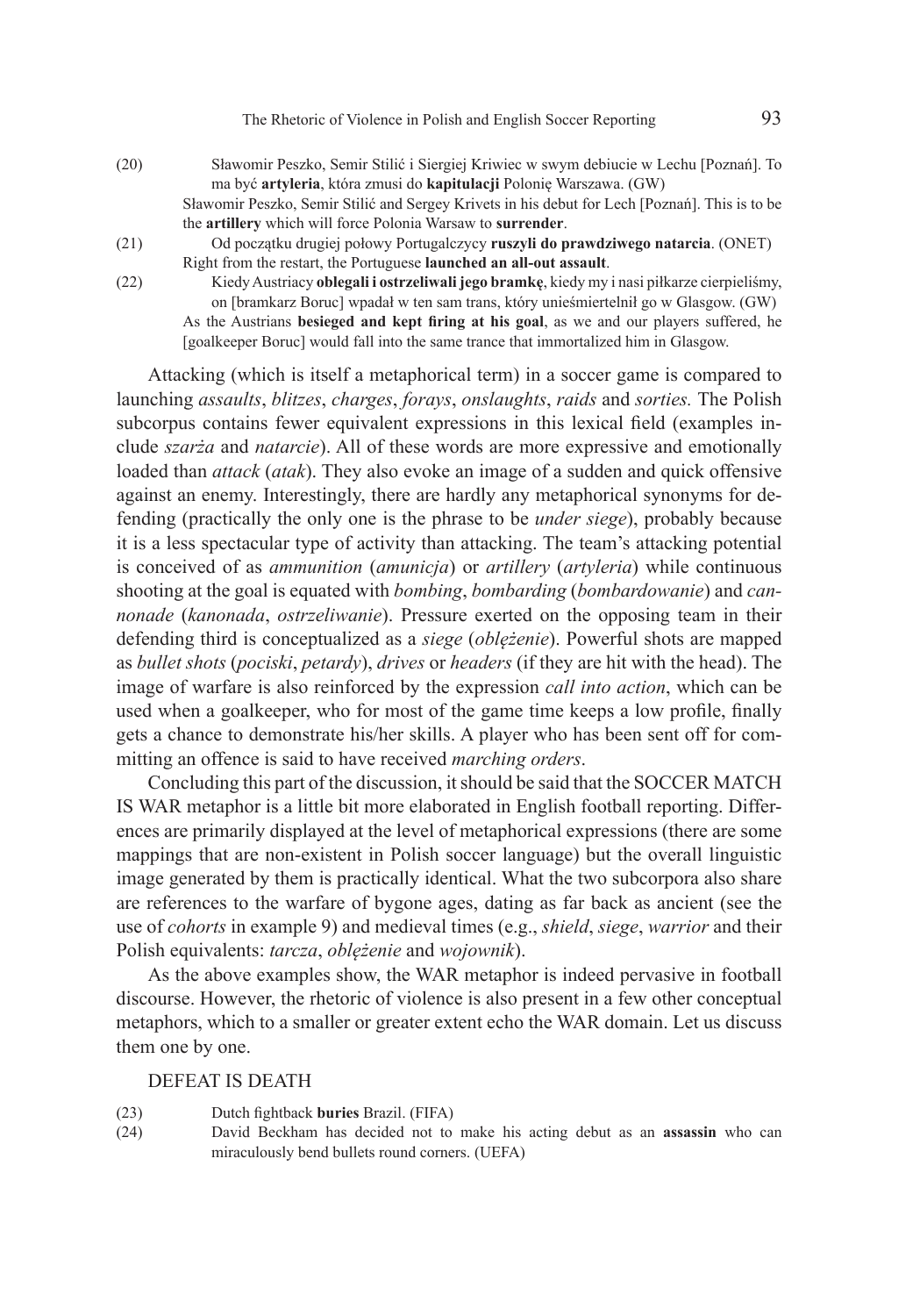| 94   | <b>MARCIN LEWANDOWSKI</b>                                                                                                                                                                                    |
|------|--------------------------------------------------------------------------------------------------------------------------------------------------------------------------------------------------------------|
| (25) | Jessica Wich scored twice in 60 seconds as Germany recovered from a disjointed start to<br>open their Group A campaign with a win. (UEFA)                                                                    |
| (26) | With Villa on the counter, Stephen Ireland shot from distance and <b>stung the palms</b> of Ben<br>Foster in the Birmingham goal. (GUA)                                                                      |
| (27) | The near miss spurred Roma into life and in a furious final ten minutes of the half, CFR<br>found themselves under siege. (UEFA)                                                                             |
| (28) | Within just seven minutes the Albiceleste rubbed salt into the open wounds by adding<br>a second. (GOAL)                                                                                                     |
| (29) | Germany demolished Diego Maradona's star-studded Argentina to march into the World<br>Cup semi-finals. (TS)                                                                                                  |
| (30) | England are out of the 2010 World Cup after being thrashed by Germany at Free State<br>Stadium. (GOAL)                                                                                                       |
| (31) | Zastąpił go [Beenhakkera] "Doktor", któremu nie udało się wskrzesić trupa. (PS)<br>He [Beenhakker] was replaced by 'Doktor', who was unable to resurrect  the corpse <sup>9</sup> .                          |
| (32) | Katem Włochów okazał się Artjoms Rudnevs, który w dwóch meczach strzelił "Starej<br>Damie" cztery gole. (PL UEFA)                                                                                            |
|      | The Italians' executioner turned out to be Artjoms Rudnevs, who scored four goals in two<br>games against 'the Old Lady'.                                                                                    |
| (33) | W ostatnich minutach spotkania Didier Drogba precyzyjnym strzałem z rzutu wolnego<br>dobil rywala. (ONET)                                                                                                    |
|      | In the dying minutes of the game Didier Drogba finished off his opponents with a clinical free<br>kick.                                                                                                      |
| (34) | Najpierw w ciągu pięciu minut poznaniacy przyjęli dwa nokautujące ciosy, a kiedy wydawało<br>się, że nie mają prawa się podnieść, w ciągu trzech minut cudownie zmartwychwstali.<br>(SE)                     |
|      | First, within five minutes the Poznan side were dealt two knockout blows, and when it seemed<br>that they had no right to pick themselves up, they miraculously rose from the dead in just three<br>minutes. |
| (35) | Bramka Maćka Szmatiuka utrzymała nas przy życiu. (ONET)<br>Maciek Szmatiuk's goal kept us alive.                                                                                                             |
| (36) | Drużyna Smudy została zmieciona z boiska. (GW)<br>Smuda's team were swept off the pitch.                                                                                                                     |
| (37) | Drużyna Bayeru Leverkusen rozgromiła na własnym stadionie VfB Stuttgart 4:0.<br>(ONET)                                                                                                                       |
|      | On home soil Bayern Leverkusen routed VFB Stuttgart 4-0.                                                                                                                                                     |
|      | The DEATH meterber is employed a little bit more frequently in English than                                                                                                                                  |

The DEATH metaphor is employed a little bit more frequently in English than in Polish. The English subcorpus features 60 metaphorical expressions from this domain, which have occurred a total of 179 times. The Polish subcorpus, in turn, contains 54 terms whose total rate of occurrences is 160. As will be demonstrated, within this domain there are a few differences at the level of metaphorical expressions.

The DEFEAT IS DEATH metaphor is indicative of a highly emotional attitude to soccer. Underlying the above set of metaphorical expressions is the finding that soccer is indeed a matter of life and death (to invoke part of a quote by Bill Shankly,

<sup>9</sup> *Doktor* (Eng. *doctor*) – the nickname of Stefan Majewski, caretaker coach of the Poland national team (referred to as the *corpse* in the example), which had given a very poor performance in the FIFA World Cup 2010 qualifiers under Majewski's predecessor, Leo Beenhakker.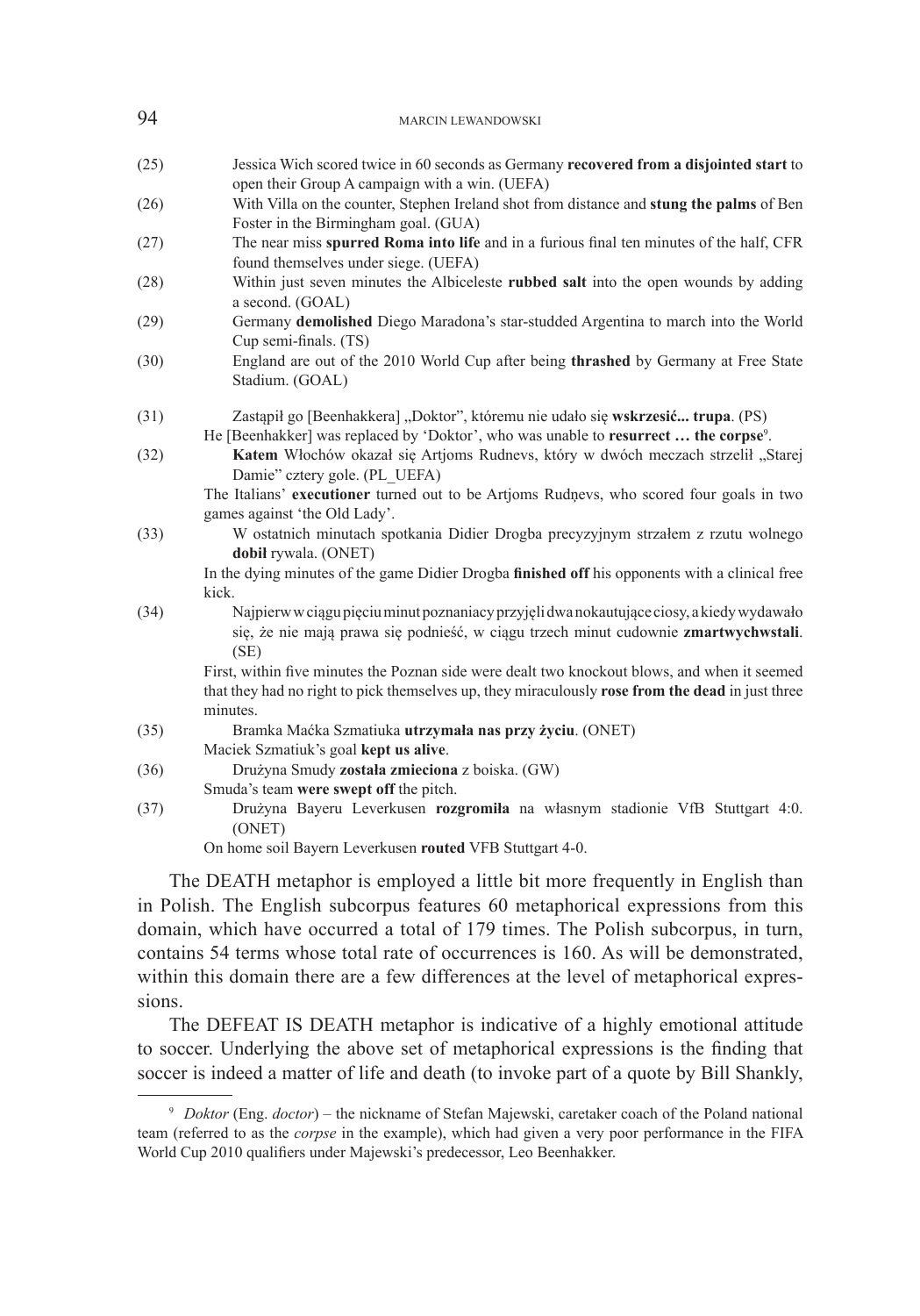the late FC Liverpool manager10). Goalscoring is conceived of as *inflicting a wound*  (*zadawanie rany*)*, sticking/twisting the knife* (*wbijanie noża*)*, rubbing salt into* the opposing team's *wounds* or *killing/finishing off* (*dobijanie*) the opposing team. Most typically these expressions refer to victory clinching goals (not to any goals in general, let alone opening or consolation goals). A more universal metaphorical expression invoked to talk about goalscoring is the verb *sting* (*ukąsić*). In English football reporting this verb is also used in the phrase *sting the hands/palms* (of a goalkeeper), in the context of a shot on target deflected by the goalkeeper of the opposing team. Drawing yet another analogy, we could sum up this part of the discussion by saying that just like a series of wounds can lead to death, goals can contribute to defeat (though of course in many cases, a single wound or goal can bring about the same effects).

In English football language, players that contribute to their team's success (by scoring winners or a few goals in the same match) are referred to as *assassins, killers* or *slayers*. This mapping figures much more prominently in English-speaking cultures. It should also be noted that while in English soccer language *assassin* brings up an image of a ruthless striker, its Polish near equivalent, *zabójca*, refers to a tough player, who is not necessarily endowed with goal-scoring skills. In similar contexts, Polish sportswriters use the term *kat* (*executioner*). A team that has suffered a series of defeats is conceptualized as the *corpse* (*trup*). Death as a synonym for defeat also occurs in two common phrases: *sudden death* (*nagła śmierć*) and *group of death* (*grupa śmierci*). The former term denotes a method of deciding the winner in penalty shoot $outs<sup>11</sup>$ ; the latter is used to refer to a highly competitive preliminary group, in which at least one strong team will not advance to the next stage of competition.

If DEFEAT is conceptualized in terms of DEATH, we might expect the verb *kill* to be used in the sense of *defeat*. Interestingly, *kill* is not employed in this meaning in soccer reporting (nor its Polish equivalent *zabijać*). However, in the English subcorpus there are some metaphorical synonyms of the verb *defeat* which do evoke the concept of death. Examples include *sink* and *bury*, both of which frequently occur in headlines12. Typical of headline language or lead sections are also sets of metaphorical expressions that echo the concept of destruction. They are often used to talk about resounding or emphatic wins. This time, we can supply examples from both the English (*blast*, *demolish*, *destroy*, *hammer*, *rip to shreds*, *thrash*, *thump*) and Polish subcorpora (*rozbić*, *rozgromić*, *roznieść*, *zgnieść*, *zmieść z boiska*, *zniszczyć*). This group of words confirms the findings made by Smith and Montgomery (1989), who argue that the category of destruction is frequently employed in verbs for winning and losing.

<sup>&</sup>lt;sup>10</sup> The full quotation is "Someone said to me 'To you football is a matter of life or death!' and I said 'Listen, it's more important than that'" (http://en.wikipedia.org/wiki/Bill\_Shankly).

<sup>&</sup>lt;sup>11</sup> For some time sudden death was an official FIFA term for a method of deciding the winner in extra time. Due to its negative connotations, it was officially replaced with golden goal (http://en.wikipedia.org/ wiki/Golden\_goal).

 $12$  This point stays in tune with what Semino's finding that headlines, leads as well as first and last paragraphs of newspaper articles are typical contexts for original and elaborate metaphorical terms (Semino 2008: 144).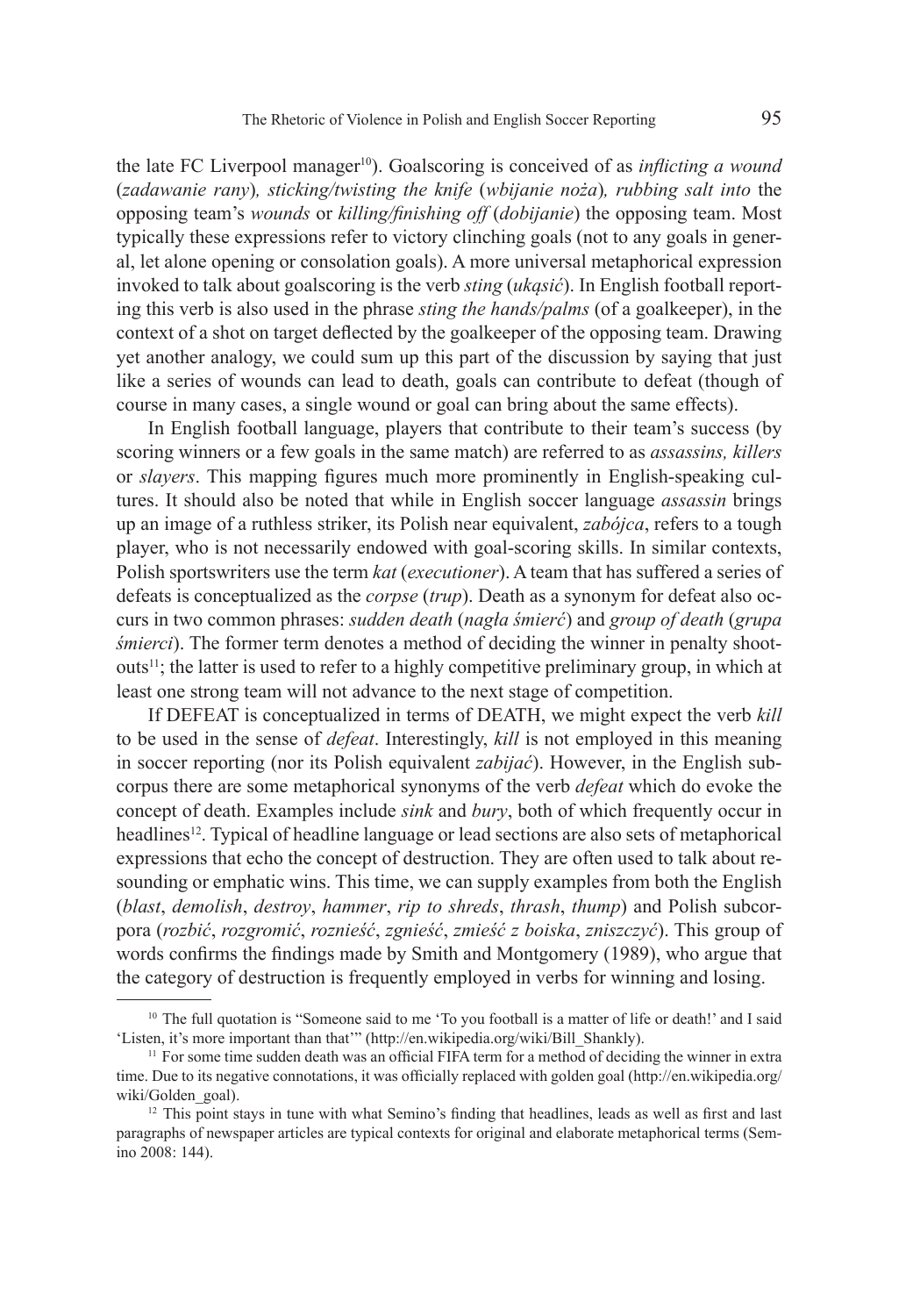#### 96 MARCIN LEWANDOWSKI

However, defeats can be prevented by *last-gasp* efforts. In a way, the death analogy fails here because by scoring a last-gasp goal, you can avoid defeat. At the same time there is some religious metaphorics invoked: in both languages there are a number of references to the mystery of resurrection, one of the fundamental dogmas in Christianity. Examples include: *clamber out of the grave, rise off one's death bed* (*wrócić do świata żywych*)*, resurrection* (*zmartwychwstanie*)*, rise from the dead*  (*zmartwychwstać*). Thus death on a soccer pitch is not irreversible provided that the game is still underway and it is still possible for the losing team to reduce the arrears, to use a metaphorical expression from another domain. Thus better performance on the pitch and changing the course of events to one's favor (e.g., by scoring an equalizer or a winner) can be equated with gaining a new life. This analogy is strengthened by a series of expressions in both languages, such as *come alive* (*ożyć*), *spring to life*, *jolt* or *spur* a team *into life* (*odżyć*). In English, improved performance is also perceived in terms of the healing process (*recover*, *recovery*).

### A SOCCER MATCH IS A BOXING BOUT

| (38) | But to their credit, Celtic refused to throw in the towel. (FIFA)                                |
|------|--------------------------------------------------------------------------------------------------|
| (39) | "You can compare them with a wounded <b>boxer in the ring</b> ," said the tall marksman, who     |
|      | left FC Salzburg for Enschede in the summer. "That can be when <b>a fighter</b> is at their most |
|      | dangerous." (UEFA)                                                                               |
| (40) | Tonight at the Weserstadion the bell rings again, pitting the two northern heavyweights          |
|      | together for the second of four meetings in the space of 19 days. (UEFA)                         |
| (41) | United outclass lightweights. (DT)                                                               |
| (42) | Minute przed końcem Niemcy zadali <b>finalny cios</b> , który wprowadził Miroslava Klose do      |
|      | historii, który zdobył po dośrodkowaniu z lewej strony swoją 14. bramkę na MS. (GW)              |
|      | A minute before the end the Germans delivered a final blow, which put Miroslav Klose down        |
|      | in history as he scored his 14th World Cup goal following a cross from the left.                 |
| (43) | Po chwili Argentyna leżała jak po nokaucie! (INT)                                                |
|      | After a while Argentina were lying down as if they had been knocked out!                         |
| (44) | Koreańczycy mogli jeszcze wyrównać na trzy minuty przed końcem meczu, ale strzał Lee             |
|      | Dong-gooka sparował nogami Muslera. (F)                                                          |
|      | The South Koreans could still have equalized three minutes before the end, but a Lee-Dong        |
|      | Gook shot was <b>parried away</b> by Muslera using his legs.                                     |

In purely quantitative terms, the BOXING metaphor is more pervasive in English language soccer reporting. The English subcorpus contains 22 expressions from the domain in question, which have been invoked 66 times. In the Polish subcorpus there are 17 expressions, which have occurred a total of 47 times.

The BOXING metaphor was also discussed in a recent article of mine, (cf. Lewandowski 2009), in a different perspective. Of all sports domains, boxing was found to have contributed the greatest number of metaphorical expressions to the language of football. Under this metaphor, football sides are perceived as *boxers* or *fighters* (*bokserzy*, *pięściarze*), who step into the *ring* (*ring*), i.e., the stadium, to face each other. Top teams are conceived of as *heavyweights* (*bokserzy wagi ciężkiej*), while less renowned sides can be called *lightweights*. Key moments in a soccer game (e.g., goals or sending offs) are conceptualized as *blows* or, less frequently, *punches* (*ciosy*). Within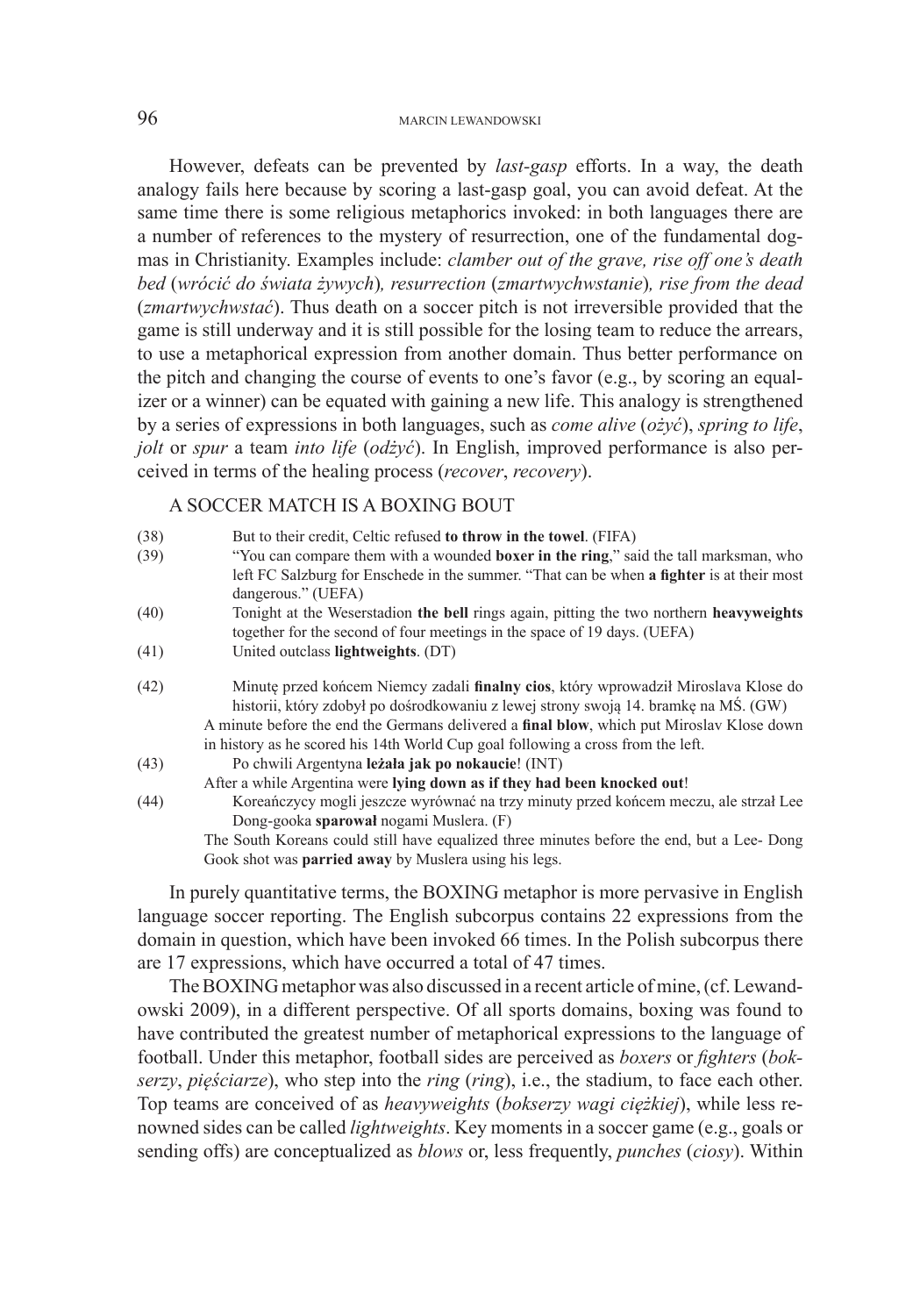the two subcorpora there are also terms denoting superiority on the pitch (usually reflected by a large goal margin), which can be mapped as a *knockout* (*nokaut*). This kind of rhetoric also sees a valiant team as a boxer who refuses to *throw in the towel* (*rzucić ręcznik*), and fights hard to change the unfavorable course of events. A far inferior side, in turn, is compared to a *boxer leaning on the ropes* (*bokser na linach*). Given the above set of mappings that hold between the source and target, it can be argued that BOXING, which, as a combat sport, is commonly associated with physical strength and competitive spirit, has become a modern substitute for WAR. This image is reinforced by a number of linguistic expressions which echo war rhetoric.

#### ATTEMPTING TO SCORE IS HUNTING

- (45) The Ernst-Happel-Stadion is proving to be a happy **hunting ground** for Fàbregas it was his decisive penalty that defeated Italy in the quarter-final shoot-out. (UEFA)
- (46) Hernández, however, showed his **predatory instincts** four minutes later when he stabbed home Patrice Evra's mishit shot. (GUA)
- (47) Michael Owen is proving again he is the Fantastic Mr **Fox In-The-Box**. (TS)
- (48) the Wolves have **sharpened their teeth** in midfield and attack by the addition of Thomas Kahlenberg. (FIFA)
- (49) Podolski **polował** na hat-tricka. Posłał futbolówkę ponad poprzeczkę. (PS) Podolski was **hunting** for a hat-trick. He sent the ball over the bar.
- (50) Muslera wybił piłkę przed siebie, ale tam **czyhał** Thomas Mueller i z bliska nie miał problemów z umieszczeniem jej przy słupku. (GW) Muslera spilled the ball to the feet of **lurking** Thomas Mueller, who had no problem tapping it inside the post from close range.

Of all conceptual metaphors discussed in this paper, the HUNTING metaphor exhibits the smallest degree of elaboration. From a quantitative perspective, it is far more salient in English than in Polish football reporting. The English subcorpus features 15 metaphorical expressions with a total of 21 occurrences, while the Polish one just 5 terms, which have occurred 9 times.

Unlike the WAR and BOXING metaphors, the HUNTING metaphor does not structure the whole of a soccer match, but focuses mostly on attempts to score. Under this metaphor, the stadium is conceived of as a *hunting ground*, while the players in the attacking line, i.e., strikers, are conceptualized as *hunters* (or occasionally *poachers*), who *go for the kill* or *go hunting* (*polować*). Thus attempting to score is compared to stalking a prey by hunters. Interestingly, the linguistic realizations of the HUNTING metaphor can refer to two sets of hunters: human beings and predatory animals. For example, *a fox in the box* (the Polish *lis pola karnego*, which as a semantic borrowing, is becoming widespread in football reporting) denotes a striker, who *lurks* (*czyhać*) in and around the penalty box, and is hardly involved in any other kind of work as his sole role is to score goals<sup>13</sup>. When strikers are conceptualized as human hunters, they can also exhibit *predatory instincts*. Thus the HUNTING metaphor sees strikers as ruthless, aggressive or greedy players, who behave in some ways like hungry animals.

<sup>13</sup> Another term from this field is a *vulture* (*sęp*), which used to be the nickname of Emilio Butragueño, a former Spanish striker. The name is derived from the Spanish equivalent of vulture, i.e., *buitre*.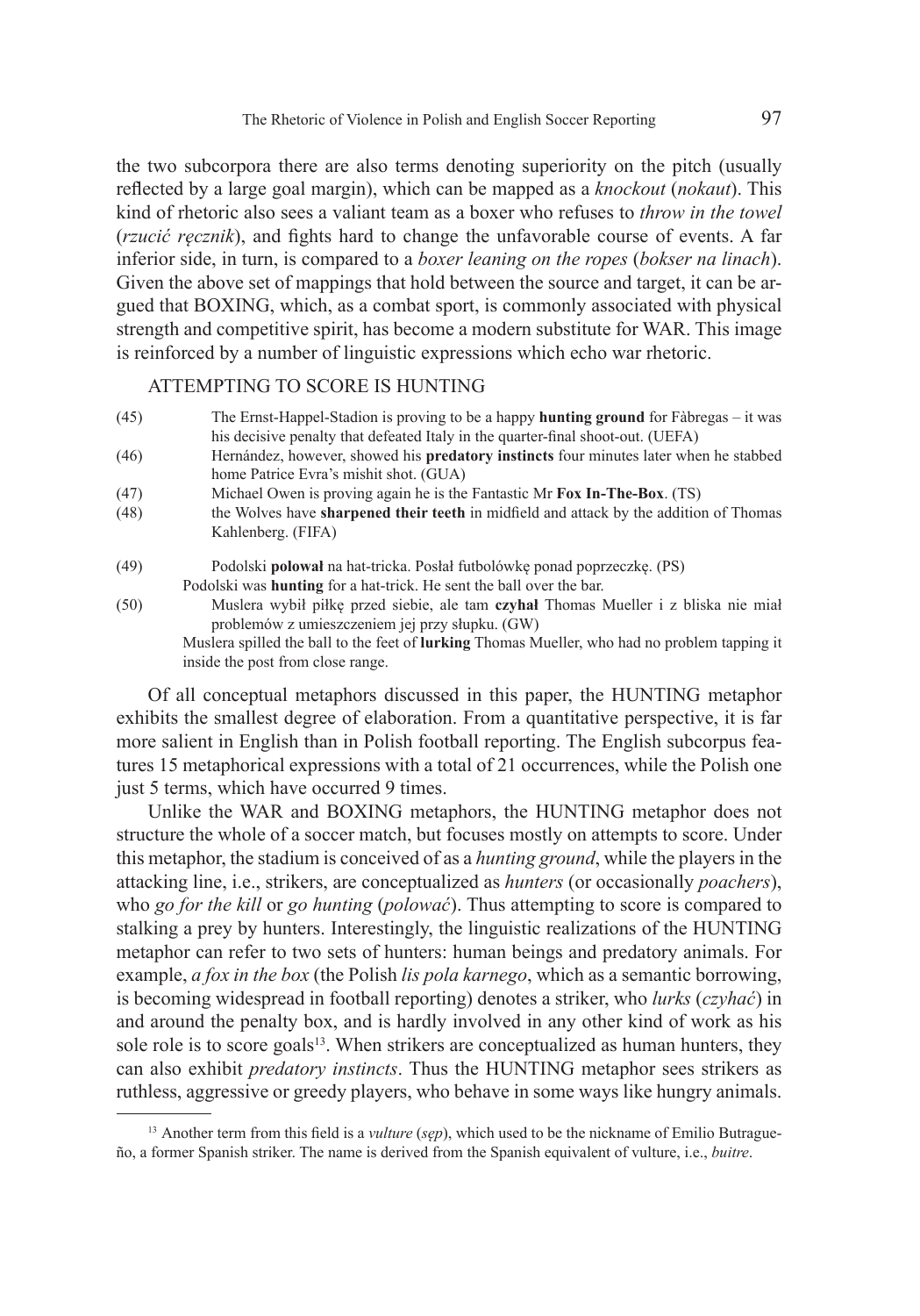This image is reinforced by the expression *sharpen one's teeth*, which is synonymous with increasing the team's attacking potential. A *toothless* team, in turn, is inefficient in attack, and thus lacking in the ability to score.

#### **4. Conclusion**

Our analysis has demonstrated that in addition to the WAR metaphor, which is frequently invoked by sportswriters (more or less consciously), there are other conceptual metaphors which convey the idea of conflict. In quantitative terms, the English subcorpus features as many as 170 linguistic realizations of the four conceptual metaphors discussed in this paper, which have been invoked a total of 551 times. Polish sporstwriters use conflict metaphors less frequently as the relevant subcorpus includes 144 terms, which have occurred a total of 474 times. Hence it is legitimate to argue that the Polish and English football reporting discourses are permeated with the rhetoric of violence. This point to some extent stays in line with the findings of Charteris-Black (2004), who distinguished between metaphors of war and metaphors of survival, and postulated a higher order conceptual key SPORT IS A STRUGGLE FOR SURVIVAL. He argues that 'there is evidence of a conceptualization of sport that goes beyond the notion of war to a sense of a sporting contest as a metaphor for existential struggle in which combat is essential' (Charteris-Black 2004: 128). If we were to find a more general concept for the four metaphors discussed here: A SOC-CER MATCH IS WAR, DEFEAT IS DEATH, A SOCCER MATCH IS BOXING and ATTEMPTING TO SCORE IS HUNTING, it would be fair to propose a superordinate metaphor: SOCCER IS VIOLENCE.

Looking at the whole material from a contrastive perspective, the rhetoric of violence, as noted above, is more pervasive in English soccer reporting. Judging by the quantitative data, it can be argued that all four conceptual metaphors are more salient in English than in Polish soccer language. This is evidenced by the number of expressions underlying the conceptual metaphors as well as by the total number of occurrences of conflict-related metaphorical terms. The HUNTING metaphor displays the greatest differences in terms of linguistic elaboration between English and Polish. Its greater salience in English soccer reporting could perhaps be attributed to sociocultural factors as hunting seems to be a more popular leisure activity on the British Isles than in Poland<sup>14</sup>. In general, however, the linguistic image of the world, which was reconstructed in our discussion of the mappings between the source and target domains, is very much the same.

Limitations of space do not permit a more in-depth analysis. There are, however, some other interesting questions that could be addressed in further studies of meta-

<sup>&</sup>lt;sup>14</sup> Such generalizations should, however, be treated as tentative. As Deignan (2003: 267) claims, "there is no clear reason why particular expressions should have developed and remained in one language and not the other. Until more is known about the development of metaphor and idioms, a degree of arbitrariness has to be accepted; cultural differences do not explain all linguistic differences".